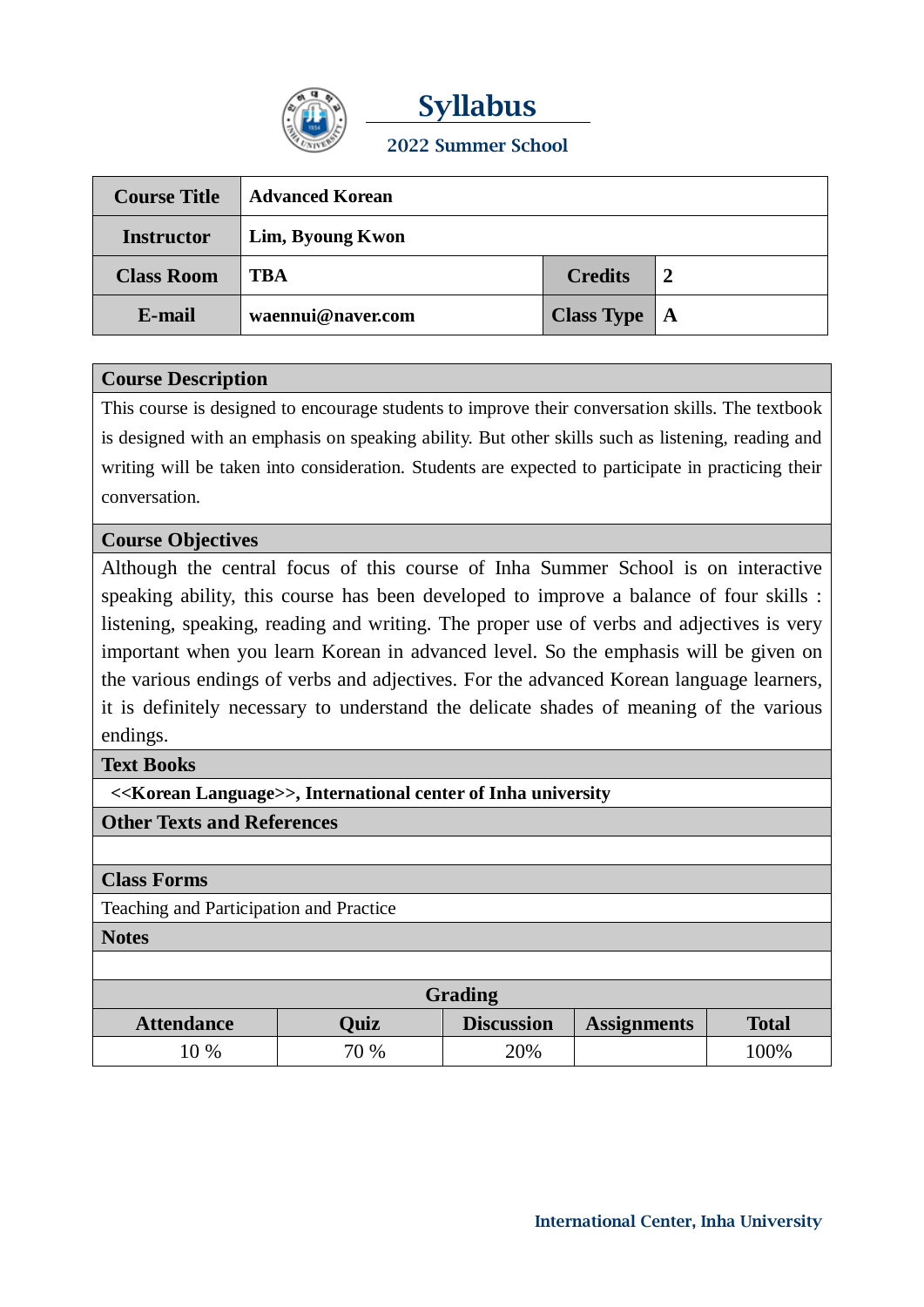



**2022 Summer School**

# **Course Schedule**

| <b>Type</b>        | <b>Date</b> | <b>Time</b>     | <b>Class Topics</b>                                                                                                                                                                                                                                                               | <b>Notes</b> |
|--------------------|-------------|-----------------|-----------------------------------------------------------------------------------------------------------------------------------------------------------------------------------------------------------------------------------------------------------------------------------|--------------|
| Class 1            | Aug 2       | 09:00~12:00     | Introducing yourself                                                                                                                                                                                                                                                              | Warming up   |
| Class <sub>2</sub> | Aug $3$     | $09:00-12:00$   | 1) Expression trying something that has<br>never been tried before<br>2) Expression used when the speaker do<br>something for the listener<br>3) How to express one's decision or<br>intention<br>4) How to express or emphasize one's<br>duty<br>5) Modifier forms of adjectives | Lesson1,2    |
| Class 3            | Aug 4       | $09:00 - 12:00$ | 1) How to ask of permission for a specific<br>action<br>2) How to make adverbs<br>3) Modifier forms of verbs<br>4) How to express your admiration for a<br>newly found fact<br>5)How to<br>ask<br>someone's<br>opinion<br>informally and politely                                 | Lesson $3,4$ |
| Class 4            | Aug 5       | $09:00 - 12:00$ | 1) How to express the speaker's regrets of $\vert$ Lesson5,6<br>a finished act<br>2)How to express one's own past<br>experience<br>3)How to express your own strong<br>conviction<br>$4)$ How<br>explain<br>speaker's<br>the<br>to<br>circumstances                               |              |
| Class 5            | Aug. 8      | $09:00 - 12:00$ | 1) How to describe the condition of an<br>action in progress<br>2) How to talk about someone's knowing<br>or not knowing the way for a certain task<br>3) How to express your wish or hope for a<br>certain problem                                                               | Lesson7,8    |